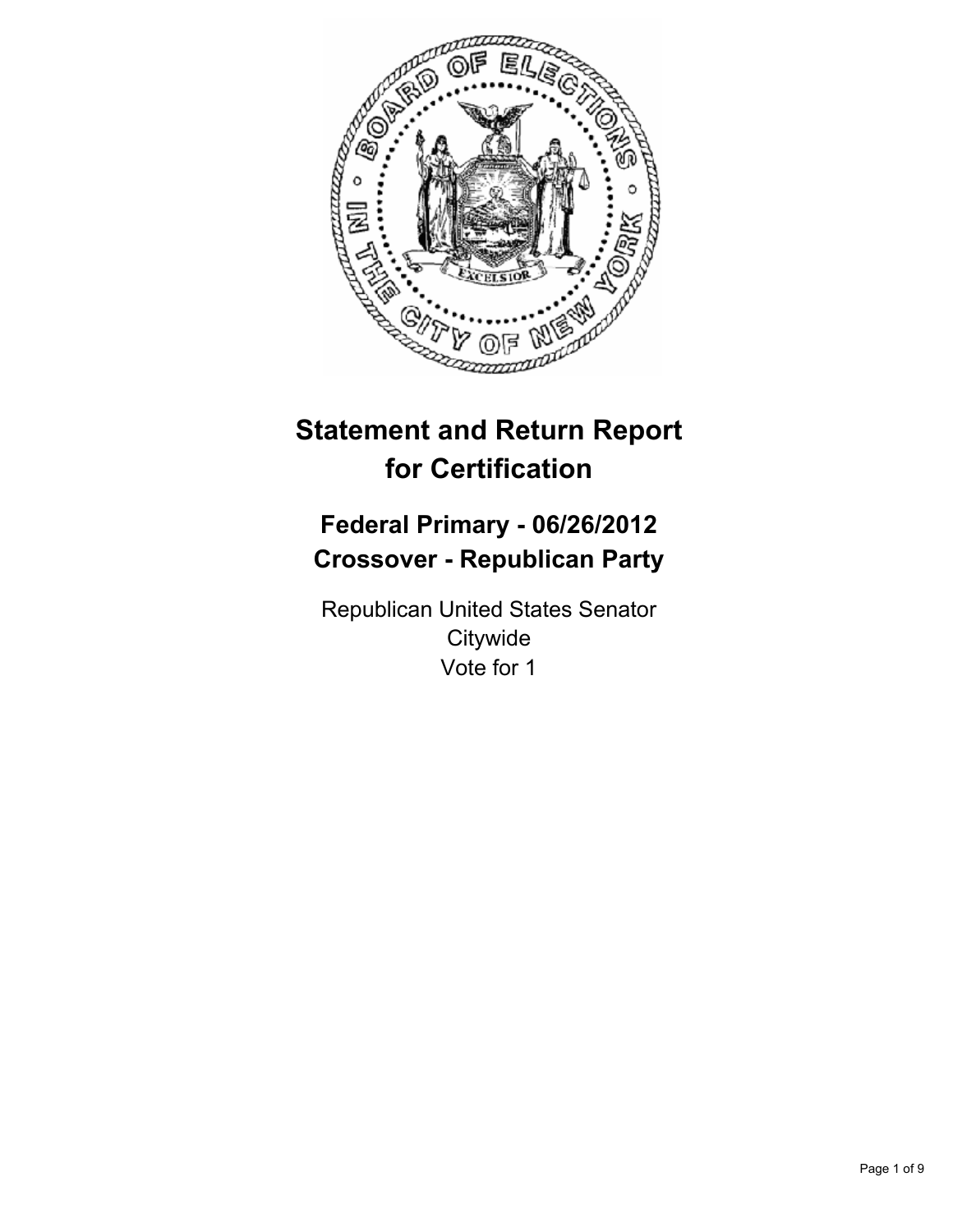

# **New York County**

| <b>PUBLIC COUNTER</b>                                    | 2,699 |
|----------------------------------------------------------|-------|
| EMERGENCY                                                | 1     |
| ABSENTEE/MILITARY                                        | 235   |
| FEDERAL                                                  | 199   |
| SPECIAL PRESIDENTIAL                                     | 0     |
| <b>AFFIDAVIT</b>                                         | 38    |
| <b>Total Ballots</b>                                     | 3,172 |
| Less - Inapplicable Federal/Special Presidential Ballots | 0     |
| <b>Total Applicable Ballots</b>                          | 3,172 |
| <b>WENDY LONG</b>                                        | 1,291 |
| <b>BOB TURNER</b>                                        | 1,446 |
| <b>GEORGE MARAGOS</b>                                    | 352   |
| ADRIANO ESPAILLAT (WRITE-IN)                             | 4     |
| AURAM SHAPIRO (WRITE-IN)                                 | 1     |
| BERGIN JAMES (WRITE-IN)                                  | 1     |
| <b>BOB TURNER (WRITE-IN)</b>                             | 1     |
| BRENT BELLAP (WRITE-IN)                                  | 1     |
| CARMIHAEL FARINELDA (WRITE-IN)                           | 1     |
| CHARLES B RANGEL (WRITE-IN)                              | 8     |
| DAVID GARLAND (WRITE-IN)                                 | 2     |
| <b>GRACE MENG (WRITE-IN)</b>                             | 1     |
| HEATHER L TRARRANT (WRITE-IN)                            | 1     |
| JEFFREY ROWLAND (WRITE-IN)                               | 1     |
| JOHN CROSBY (WRITE-IN)                                   | 1     |
| JOHN M HACKNEY (WRITE-IN)                                | 1     |
| KIRSTEN GILLIBRAND (WRITE-IN)                            | 2     |
| LORRAINE JOHNSON (WRITE-IN)                              | 1     |
| LYLA ANN ROCKER (WRITE-IN)                               | 1     |
| MICHAEL BLOOMBERG (WRITE-IN)                             | 1     |
| MICHAEL CRAFT (WRITE-IN)                                 | 1     |
| NEELESH SHAH (WRITE-IN)                                  | 1     |
| PRESIDENT OBAMA (WRITE-IN)                               | 1     |
| REBECCA MARTIN WOODARD (WRITE-IN)                        | 1     |
| ROBERT CANE (WRITE-IN)                                   | 1     |
| ROBERT DEPASQUALE (WRITE-IN)                             | 1     |
| ROBERT SCHREINER (WRITE-IN)                              | 1     |
| ROBERT STEPANEK (WRITE-IN)                               | 1     |
| RON PAUL (WRITE-IN)                                      | 1     |
| SARAN THRASHER (WRITE-IN)                                | 1     |
| UNATTRIBUTABLE WRITE-IN (WRITE-IN)                       | 4     |
| WILLIAM M JOHNSON (WRITE-IN)                             | 1     |
| <b>Total Votes</b>                                       | 3,133 |
| Unrecorded                                               | 39    |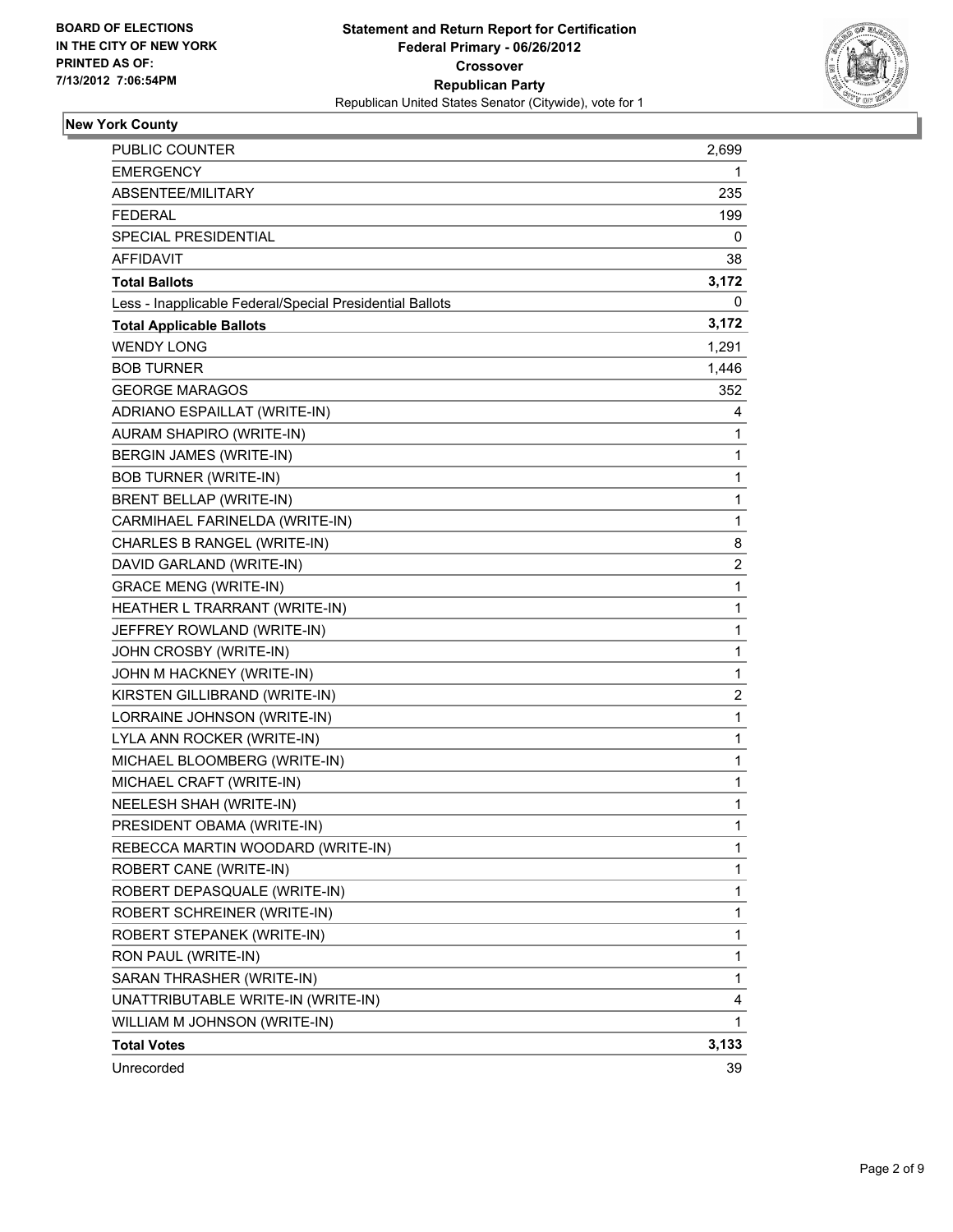

## **Bronx County**

| <b>PUBLIC COUNTER</b>                                    | 885            |
|----------------------------------------------------------|----------------|
| <b>EMERGENCY</b>                                         | 0              |
| ABSENTEE/MILITARY                                        | 181            |
| <b>FEDERAL</b>                                           | 21             |
| <b>SPECIAL PRESIDENTIAL</b>                              | $\Omega$       |
| <b>AFFIDAVIT</b>                                         | 12             |
| <b>Total Ballots</b>                                     | 1,099          |
| Less - Inapplicable Federal/Special Presidential Ballots | 0              |
| <b>Total Applicable Ballots</b>                          | 1,099          |
| <b>WENDY LONG</b>                                        | 446            |
| <b>BOB TURNER</b>                                        | 450            |
| <b>GEORGE MARAGOS</b>                                    | 147            |
| ADRIANO ESPAILLAT (WRITE-IN)                             | 1              |
| C. RANGEL (WRITE-IN)                                     | 1              |
| CHARLES BARRON NYC CITY COUNCIL (WRITE-IN)               | 1              |
| CHARLES RANGEL (WRITE-IN)                                | $\overline{2}$ |
| CHUCK SCHUMER (WRITE-IN)                                 | 1              |
| HEYWARD J. BLOWME (WRITE-IN)                             | 1              |
| PHIL V. DONAHUE (WRITE-IN)                               | 1              |
| RON KOLL (WRITE-IN)                                      | 1              |
| RUDY WERAS (WRITE-IN)                                    | 1              |
| SAMUEL AYENDE (WRITE-IN)                                 | 1              |
| UNATTRIBUTABLE WRITE-IN (WRITE-IN)                       | 5              |
| <b>Total Votes</b>                                       | 1,059          |
| Unrecorded                                               | 40             |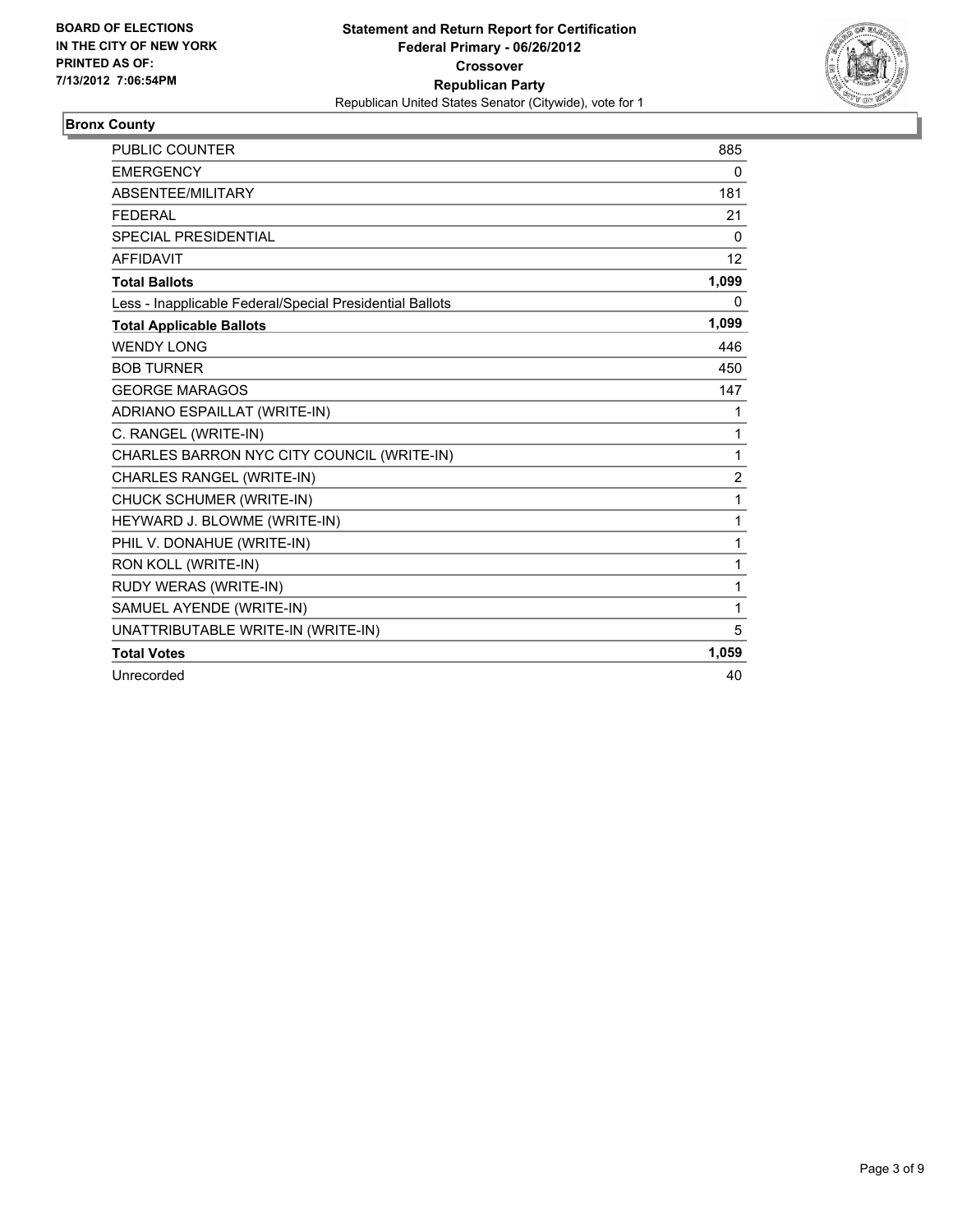

## **Kings County**

| PUBLIC COUNTER                                           | 5,237        |
|----------------------------------------------------------|--------------|
| <b>EMERGENCY</b>                                         | 3            |
| ABSENTEE/MILITARY                                        | 446          |
| FEDERAL                                                  | 90           |
| SPECIAL PRESIDENTIAL                                     | 0            |
| AFFIDAVIT                                                | 53           |
| <b>Total Ballots</b>                                     | 5,829        |
| Less - Inapplicable Federal/Special Presidential Ballots | 0            |
| <b>Total Applicable Ballots</b>                          | 5,829        |
| <b>WENDY LONG</b>                                        | 907          |
| <b>BOB TURNER</b>                                        | 4,496        |
| <b>GEORGE MARAGOS</b>                                    | 318          |
| A. BRINMORE C. BRITTON (WRITE-IN)                        | 1            |
| ALEKSANDR FURMAN (WRITE-IN)                              | 1            |
| AVRAHAM ROSENBERG (WRITE-IN)                             | 1            |
| CAMILIA HUGGINS (WRITE-IN)                               | 1            |
| CHARLES BARON (WRITE-IN)                                 | 1            |
| CHARLES BARRON (WRITE-IN)                                | 4            |
| CHRISTOPHER DONLAN (WRITE-IN)                            | 1            |
| CHRISTOPHER EDES (WRITE-IN)                              | 1            |
| CHRISTOPHER M DOLAN (WRITE-IN)                           | 1            |
| DAFFY DUCK (WRITE-IN)                                    | 1            |
| DAVID HIBERMON (WRITE-IN)                                | 1            |
| ERIC DILAN (WRITE-IN)                                    | 1            |
| ERIK MARTIN DILAN (WRITE-IN)                             | 4            |
| HAKEEM JEFFRIES (WRITE-IN)                               | 3            |
| HAKEEM S JEFFRIES (WRITE-IN)                             | 2            |
| HAKEEN S JEFFRIES (WRITE-IN)                             | 1            |
| HAKIM JEFFRIES (WRITE-IN)                                | 1            |
| JEFFEREY HALLIM (WRITE-IN)                               | 1            |
| JOSEPH L. GENTILI (WRITE-IN)                             | 1            |
| LUCITTA REGINA POTTER (WRITE-IN)                         | $\mathbf{1}$ |
| <b>MARION BLACKETT (WRITE-IN)</b>                        | 1            |
| MARLIN GOLDEN (WRITE-IN)                                 | 1            |
| MARTY GOLDEN (WRITE-IN)                                  | 2            |
| MATTHEW FAIRLEY (WRITE-IN)                               | 1            |
| MICKEY MOUSE (WRITE-IN)                                  | 1            |
| MIOKEY MOUSE (WRITE-IN)                                  | 1            |
| NICK DAKA (WRITE-IN)                                     | 1            |
| NYDIA VELZAQEZ (WRITE-IN)                                | 1            |
| RANDY CREDICO (WRITE-IN)                                 | 1            |
| RAY CORMIEN (WRITE-IN)                                   | 1            |
| RICHARD VINCENT RODRIGUEZ (WRITE-IN)                     | 1            |
| TALIB NICHIREN BRAIN (WRITE-IN)                          | 1            |
| UNATTRIBUTABLE WRITE-IN (WRITE-IN)                       | 5            |
| YANL CLARKE (WRITE-IN)                                   | 1            |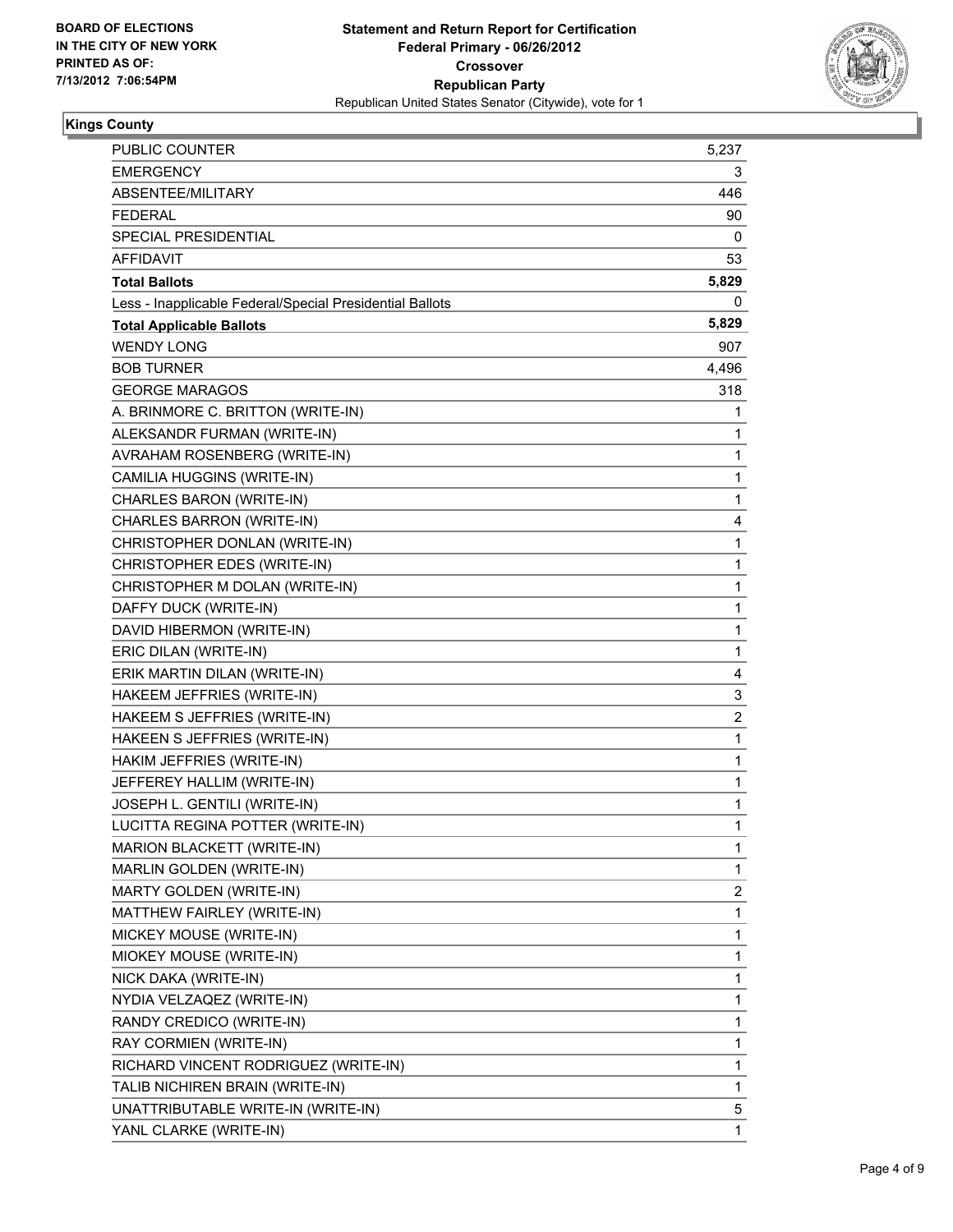

### **Kings County**

| YVETTE D. CLARKE (WRITE-IN) |  |
|-----------------------------|--|
| <b>Total Votes</b>          |  |
| Unrecorded                  |  |

# **Queens County**

| PUBLIC COUNTER                                           | 6,220 |
|----------------------------------------------------------|-------|
| <b>EMERGENCY</b>                                         | 3     |
| ABSENTEE/MILITARY                                        | 664   |
| <b>FEDERAL</b>                                           | 130   |
| <b>SPECIAL PRESIDENTIAL</b>                              | 0     |
| <b>AFFIDAVIT</b>                                         | 16    |
| <b>Total Ballots</b>                                     | 7,033 |
| Less - Inapplicable Federal/Special Presidential Ballots | 0     |
| <b>Total Applicable Ballots</b>                          | 7,033 |
| <b>WENDY LONG</b>                                        | 1,328 |
| <b>BOB TURNER</b>                                        | 4,513 |
| <b>GEORGE MARAGOS</b>                                    | 646   |
| CHRISTIAN HILABRAND (WRITE-IN)                           | 1     |
| CHRISTINE STANLEY (WRITE-IN)                             | 1     |
| DAN HALLORAN (WRITE-IN)                                  | 1     |
| ELIZABETH CROWLEY (WRITE-IN)                             | 2     |
| ERIC ULRICH (WRITE-IN)                                   | 1     |
| FERNANDO NAVARETTE (WRITE-IN)                            | 1     |
| <b>GRACE MENG (WRITE-IN)</b>                             | 24    |
| <b>GREGORY LACHAGA (WRITE-IN)</b>                        | 1     |
| GREGORY MEEKS (WRITE-IN)                                 | 1     |
| HAKIM ZAFRI (WRITE-IN)                                   | 1     |
| HAROLD BELIZAIRE II (WRITE-IN)                           | 1     |
| JOHN BOUGIAMAS (WRITE-IN)                                | 1     |
| LADY GAGA (WRITE-IN)                                     | 1     |
| MICKEY MOUSE (WRITE-IN)                                  | 1     |
| MUHAMMAD MIAH (WRITE-IN)                                 | 1     |
| PETER GRIFFIN (WRITE-IN)                                 | 1     |
| PHILIP GIM (WRITE-IN)                                    | 1     |
| ROBERT MITTMAN (WRITE-IN)                                | 1     |
| ROBERT VINCENT MORSE II (WRITE-IN)                       | 1     |
| RORY I LANCMAN (WRITE-IN)                                | 1     |
| RORY LANCMAN (WRITE-IN)                                  | 3     |
| ROSEMARY A. OGNIBENE (WRITE-IN)                          | 1     |
| UNATTRIBUTABLE WRITE-IN (WRITE-IN)                       | 7     |
| <b>Total Votes</b>                                       | 6,542 |
| Unrecorded                                               | 491   |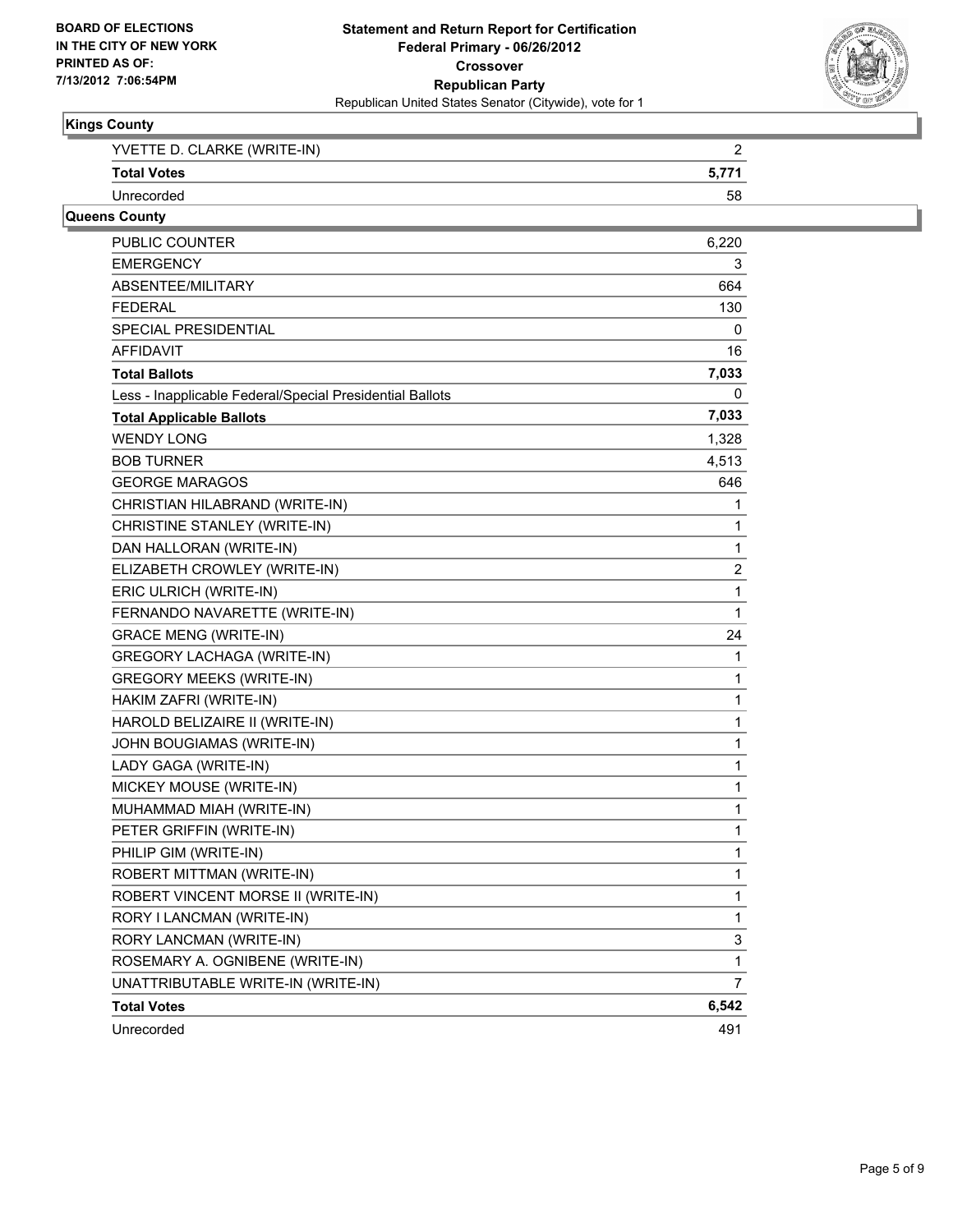

# **Richmond County**

| <b>PUBLIC COUNTER</b>                                    | 2,282 |
|----------------------------------------------------------|-------|
| <b>EMERGENCY</b>                                         | 0     |
| ABSENTEE/MILITARY                                        | 366   |
| <b>FEDERAL</b>                                           | 20    |
| <b>SPECIAL PRESIDENTIAL</b>                              | 0     |
| <b>AFFIDAVIT</b>                                         | 8     |
| <b>Total Ballots</b>                                     | 2,676 |
| Less - Inapplicable Federal/Special Presidential Ballots | 0     |
| <b>Total Applicable Ballots</b>                          | 2,676 |
| <b>WENDY LONG</b>                                        | 1,252 |
| <b>BOB TURNER</b>                                        | 1,125 |
| <b>GEORGE MARAGOS</b>                                    | 264   |
| ANDREW LANZA (WRITE-IN)                                  | 1     |
| <b>BOB BASEY (WRITE-IN)</b>                              | 1     |
| HESHAM EL-MELIGY (WRITE-IN)                              | 1     |
| LEAH ARATO (WRITE-IN)                                    | 2     |
| MARK GRANT ZAWADA (WRITE-IN)                             | 1     |
| MICHAEL GRIMM (WRITE-IN)                                 | 1     |
| MIKE CHURCH (WRITE-IN)                                   | 1     |
| MITCHELL T. ZINK (WRITE-IN)                              | 3     |
| RYAN MURPHY (WRITE-IN)                                   | 1     |
| SEAN MULLIGAN (WRITE-IN)                                 | 1     |
| SRIRAM RAGHU (WRITE-IN)                                  | 1     |
| UNATTRIBUTABLE WRITE-IN (WRITE-IN)                       | 1     |
| VINCENT IGNIZIO (WRITE-IN)                               | 1     |
| <b>Total Votes</b>                                       | 2,657 |
| Unrecorded                                               | 19    |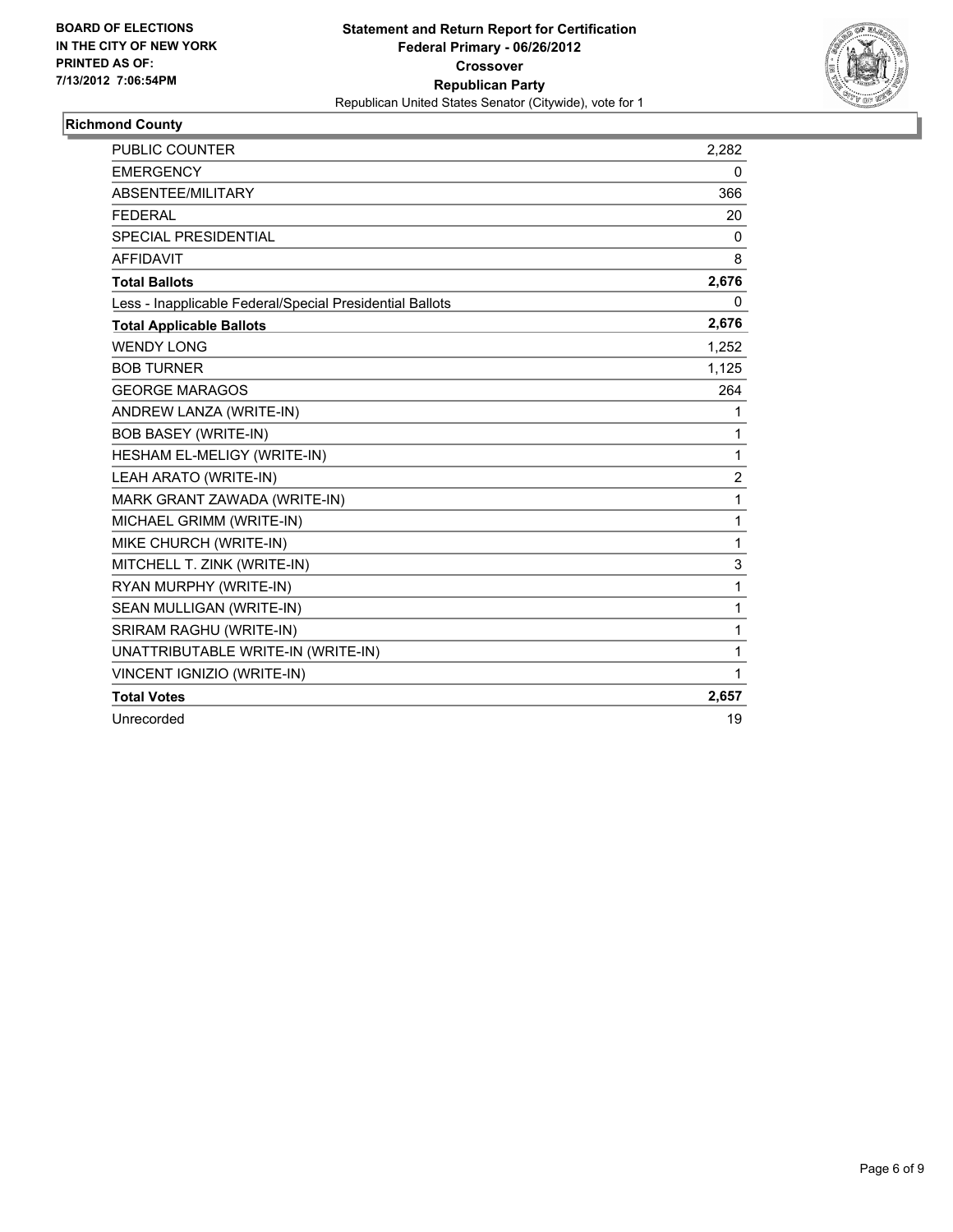

### **Total for Republican United States Senator (Citywide)**

| <b>PUBLIC COUNTER</b>                                    | 17,323       |
|----------------------------------------------------------|--------------|
| <b>EMERGENCY</b>                                         | 7            |
| ABSENTEE/MILITARY                                        | 1,892        |
| FEDERAL                                                  | 460          |
| SPECIAL PRESIDENTIAL                                     | 0            |
| <b>AFFIDAVIT</b>                                         | 127          |
| <b>Total Ballots</b>                                     | 19,809       |
| Less - Inapplicable Federal/Special Presidential Ballots | 0            |
| <b>Total Applicable Ballots</b>                          | 19,809       |
| <b>WENDY LONG</b>                                        | 5,224        |
| <b>BOB TURNER</b>                                        | 12,030       |
| <b>GEORGE MARAGOS</b>                                    | 1,727        |
| A. BRINMORE C. BRITTON (WRITE-IN)                        | 1            |
| ADRIANO ESPAILLAT (WRITE-IN)                             | 5            |
| ALEKSANDR FURMAN (WRITE-IN)                              | $\mathbf{1}$ |
| ANDREW LANZA (WRITE-IN)                                  | 1            |
| AURAM SHAPIRO (WRITE-IN)                                 | 1            |
| AVRAHAM ROSENBERG (WRITE-IN)                             | 1            |
| BERGIN JAMES (WRITE-IN)                                  | 1            |
| <b>BOB BASEY (WRITE-IN)</b>                              | 1            |
| <b>BOB TURNER (WRITE-IN)</b>                             | 1            |
| BRENT BELLAP (WRITE-IN)                                  | 1            |
| C. RANGEL (WRITE-IN)                                     | 1            |
| CAMILIA HUGGINS (WRITE-IN)                               | 1            |
| CARMIHAEL FARINELDA (WRITE-IN)                           | 1            |
| CHARLES B RANGEL (WRITE-IN)                              | 8            |
| CHARLES BARON (WRITE-IN)                                 | 1            |
| CHARLES BARRON (WRITE-IN)                                | 4            |
| CHARLES BARRON NYC CITY COUNCIL (WRITE-IN)               | 1            |
| CHARLES RANGEL (WRITE-IN)                                | 2            |
| CHRISTIAN HILABRAND (WRITE-IN)                           | 1            |
| CHRISTINE STANLEY (WRITE-IN)                             | 1            |
| CHRISTOPHER DONLAN (WRITE-IN)                            | 1            |
| CHRISTOPHER EDES (WRITE-IN)                              | 1            |
| CHRISTOPHER M DOLAN (WRITE-IN)                           | 1            |
| CHUCK SCHUMER (WRITE-IN)                                 | 1            |
| DAFFY DUCK (WRITE-IN)                                    | 1            |
| DAN HALLORAN (WRITE-IN)                                  | 1            |
| DAVID GARLAND (WRITE-IN)                                 | 2            |
| DAVID HIBERMON (WRITE-IN)                                | 1            |
| ELIZABETH CROWLEY (WRITE-IN)                             | $\mathbf{2}$ |
| ERIC DILAN (WRITE-IN)                                    | 1            |
| ERIC ULRICH (WRITE-IN)                                   | 1            |
| ERIK MARTIN DILAN (WRITE-IN)                             | 4            |
| FERNANDO NAVARETTE (WRITE-IN)                            | 1            |
| <b>GRACE MENG (WRITE-IN)</b>                             | 25           |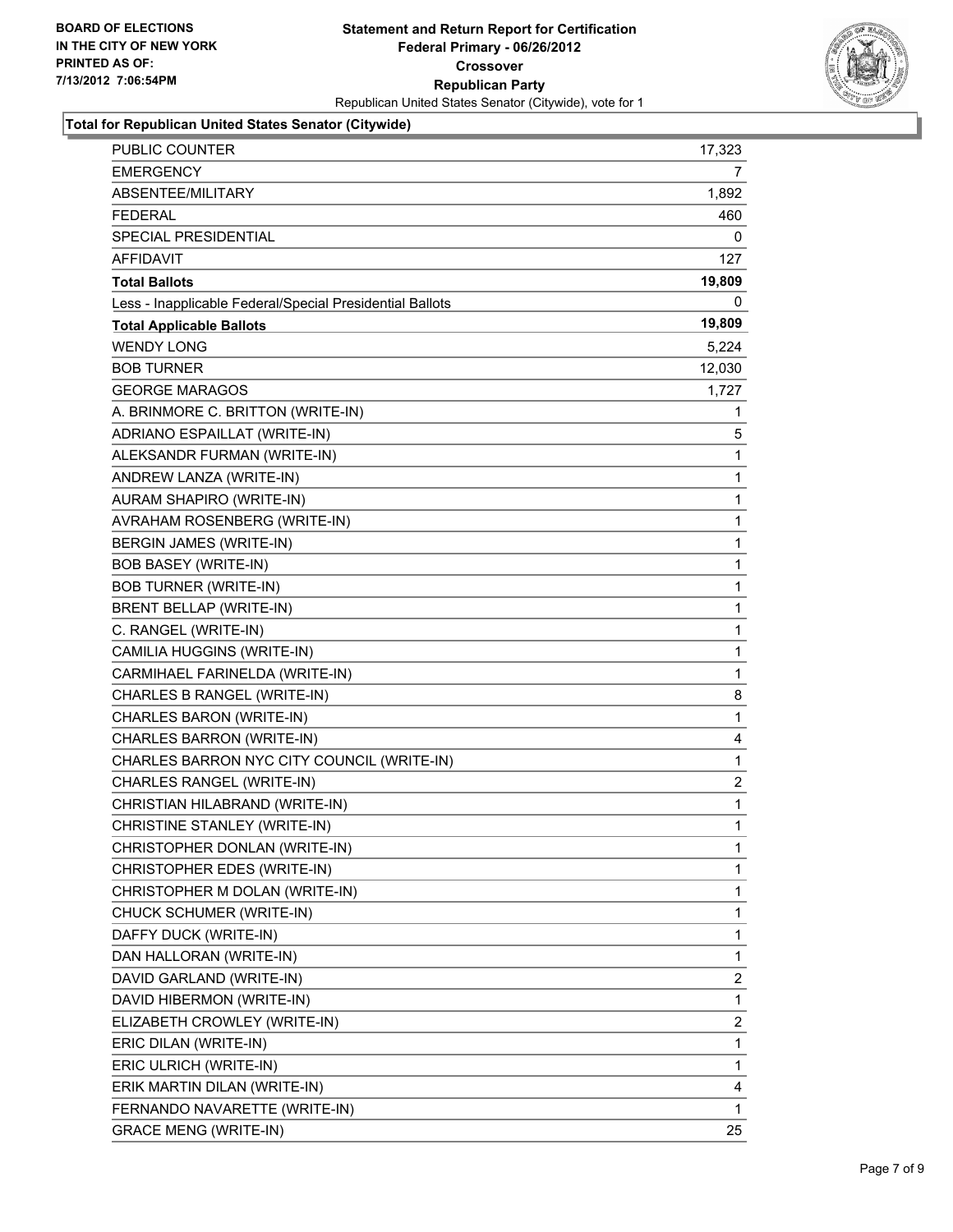

#### **Total for Republican United States Senator (Citywide)**

| <b>GREGORY LACHAGA (WRITE-IN)</b> | 1              |
|-----------------------------------|----------------|
| <b>GREGORY MEEKS (WRITE-IN)</b>   | $\mathbf{1}$   |
| HAKEEM JEFFRIES (WRITE-IN)        | 3              |
| HAKEEM S JEFFRIES (WRITE-IN)      | $\overline{2}$ |
| HAKEEN S JEFFRIES (WRITE-IN)      | 1              |
| HAKIM JEFFRIES (WRITE-IN)         | 1              |
| HAKIM ZAFRI (WRITE-IN)            | 1              |
| HAROLD BELIZAIRE II (WRITE-IN)    | 1              |
| HEATHER L TRARRANT (WRITE-IN)     | 1              |
| HESHAM EL-MELIGY (WRITE-IN)       | 1              |
| HEYWARD J. BLOWME (WRITE-IN)      | 1              |
| JEFFEREY HALLIM (WRITE-IN)        | 1              |
| JEFFREY ROWLAND (WRITE-IN)        | 1              |
| JOHN BOUGIAMAS (WRITE-IN)         | 1              |
| JOHN CROSBY (WRITE-IN)            | 1              |
| JOHN M HACKNEY (WRITE-IN)         | 1              |
| JOSEPH L. GENTILI (WRITE-IN)      | 1              |
| KIRSTEN GILLIBRAND (WRITE-IN)     | $\overline{a}$ |
| LADY GAGA (WRITE-IN)              | 1              |
| LEAH ARATO (WRITE-IN)             | $\overline{2}$ |
| LORRAINE JOHNSON (WRITE-IN)       | 1              |
| LUCITTA REGINA POTTER (WRITE-IN)  | 1              |
| LYLA ANN ROCKER (WRITE-IN)        | 1              |
| MARION BLACKETT (WRITE-IN)        | 1              |
| MARK GRANT ZAWADA (WRITE-IN)      | 1              |
| MARLIN GOLDEN (WRITE-IN)          | 1              |
| MARTY GOLDEN (WRITE-IN)           | $\overline{2}$ |
| MATTHEW FAIRLEY (WRITE-IN)        | 1              |
| MICHAEL BLOOMBERG (WRITE-IN)      | 1              |
| MICHAEL CRAFT (WRITE-IN)          | 1              |
| MICHAEL GRIMM (WRITE-IN)          | 1              |
| MICKEY MOUSE (WRITE-IN)           | $\overline{2}$ |
| MIKE CHURCH (WRITE-IN)            | 1              |
| MIOKEY MOUSE (WRITE-IN)           | 1              |
| MITCHELL T. ZINK (WRITE-IN)       | 3              |
| MUHAMMAD MIAH (WRITE-IN)          | 1              |
| NEELESH SHAH (WRITE-IN)           | 1              |
| NICK DAKA (WRITE-IN)              | 1              |
| NYDIA VELZAQEZ (WRITE-IN)         | 1              |
| PETER GRIFFIN (WRITE-IN)          | 1              |
| PHIL V. DONAHUE (WRITE-IN)        | 1              |
| PHILIP GIM (WRITE-IN)             | 1              |
| PRESIDENT OBAMA (WRITE-IN)        | 1              |
| RANDY CREDICO (WRITE-IN)          | 1              |
| RAY CORMIEN (WRITE-IN)            | 1              |
| REBECCA MARTIN WOODARD (WRITE-IN) | $\mathbf{1}$   |
|                                   |                |